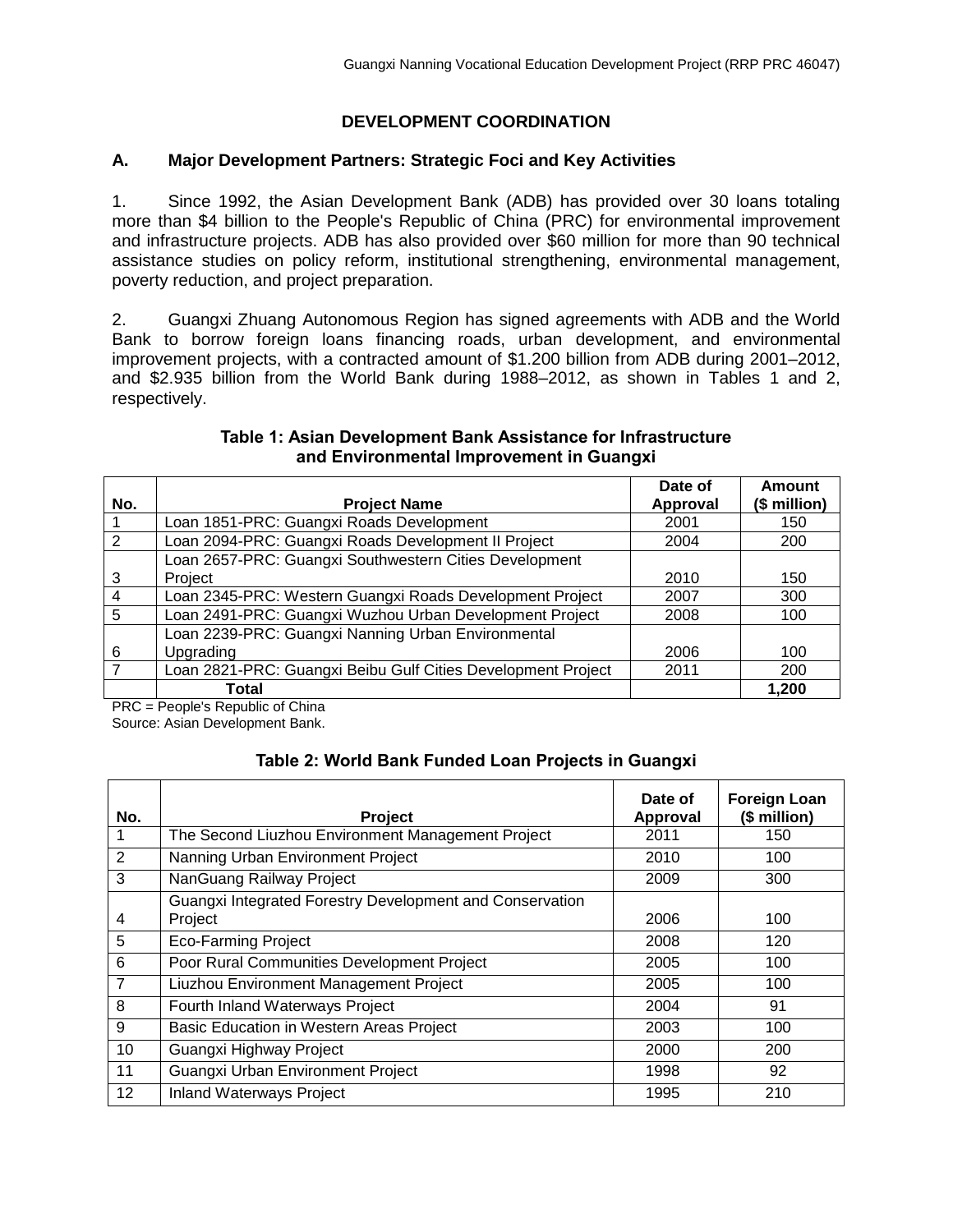| No. | <b>Project</b>                                    | Date of<br>Approval | <b>Foreign Loan</b><br>(\$ million) |
|-----|---------------------------------------------------|---------------------|-------------------------------------|
| 13  | Southwest Poverty Reduction Project               | 1995                | 247                                 |
| 15  | Basic Education in Poor and Minority Area Project | 1994                | 100                                 |
| 16  | <b>Agricultural Support Services Project</b>      | 1993                | 115                                 |
| 17  | Rural Water Supply and Sanitation Project         | 1992                | 110                                 |
| 18  | <b>National Forestation Project</b>               | 1990                | 300                                 |
| 19  | Rural Sector Adjustment Loan Project              | 1988                | 300                                 |
|     | Total                                             |                     | 2,835                               |

Source: World Bank Group.

3. Since 1991, Nanning has benefitted from four World Bank loan projects, one ADB loan project,<sup>1</sup> and nine significant bilateral loans from the governments of Austria, Israel, Japan, and Spain as well as the Nordic Investment Bank. These projects have included interventions in agriculture, education,<sup>2</sup> environmental improvement (including wastewater and solid waste management), health, information systems, river regulation, urban safety (fire control), and water supply.

4. Lessons from previous development projects that are applicable to this project include (i) the project design should link up closely with the urban master plan and socioeconomic development plan of the project area, (ii) the project scope must be well-defined and enjoy strong local government commitment, (iii) changes in project design should be avoided so as not to disrupt implementation progress, (iv) a strong project management organization able to provide close coordination is a major factor contributing to the smooth implementation of a project, and (v) frequent changes in the project management office staff should be avoided and training should be considered and delivered as needed.

#### **B. Institutional Arrangements and Processes for Development Coordination**

5. ADB is committed to sharing sector information and experiences in partnership with its developing member countries and other development agencies, and collaborates with a large number of multilateral and bilateral aid agencies. In line with its support for the 2005 Paris Declaration and the 2008 Accra Agenda for Action, ADB has harmonized its policies, procedures, and practices with its key development partners through parallel implementation structures, technical working groups, and joint missions. Through participation in world forums ADB supports global and regional efforts to reduce poverty, enhance economic development, and provide humanitarian aid to the very poor.

6. In the PRC, the development assistance is primarily coordinated by the central government. All development partners are requested to align their operations to support the implementation of a national development strategy as set out in the PRC's Twelfth Five-Year Plan, 2011–2015 for social and economic development and approved by the People's Congress. ADB's PRC Resident Mission plays a key role in drawing lessons from project design

 $\overline{a}$ 1 ADB. 2006. Report and Recommendation of the President to the Board of Directors: Proposed Loan to the People's Republic of China for the Guangxi Nanning Urban Environmental Upgrading. Manila (Loan 2239-PRC, \$100 million, approved on 26 Jun 2006).

<sup>2</sup> Upgrading of training bases for the Nanning College of Vocational Technology, €4.98million, Government of Spain, 2006—2007. This loan was used to successfully upgrade the equipment used for seven training bases at Nanning College of Vocational Technology, which is a tertiary-level technical and vocational education and training institution in Nanning.